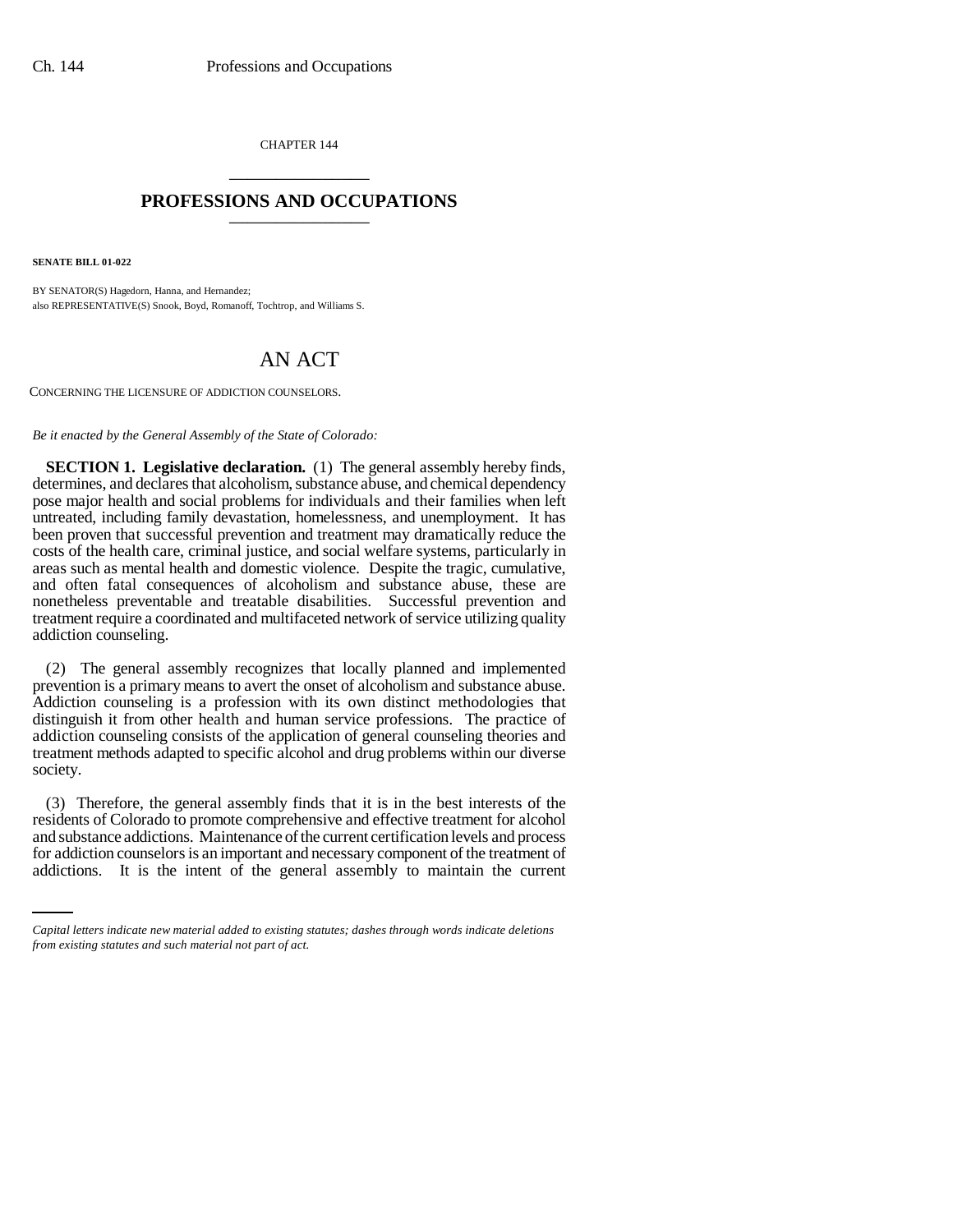certification levels and process while adding licensure to enhance comprehensive treatment. Further, licensing addiction counselors is an important step in accomplishing comprehensive and effective treatments for addiction and may facilitate and encourage treatment by allowing access to covered health care benefits.

**SECTION 2.** 24-34-102 (14), Colorado Revised Statutes, is amended to read:

**24-34-102. Division of registrations - creation - duties of division and department heads - definitions.** (14) On and after July 1, 1998, the authority vested in the department of human services and the board of human services to certify and discipline certified alcohol and drug abuse OR LICENSED ADDICTION counselors is transferred to the director of the division of registrations in the department of regulatory agencies. The department of human services and board of human services shall continue to exercise all other rights, powers, duties, functions, and obligations vested in the those entities concerning certified alcohol and drug abuse OR LICENSED ADDICTION counselors pursuant to part 2 of article 1 of title 25, C.R.S. The director of the division of registrations may promulgate rules, which shall include, but shall not be limited to:

(a) A requirement that alcohol and drug abuse ADDICTION counselors, in order to participate in public programs or to provide purchased services and certification requirements therefor, shall meet standards established by the board of humans HUMAN services by rule. In addition to alcohol and drug abuse ADDICTION counselors specifically authorized to be certified OR LICENSED for approved programs pursuant to part 2 of article 1 of title 25, C.R.S., the director of the division of registrations in the department of regulatory agencies may certify alcohol and drug abuse OR LICENSE ADDICTION counselors, upon individual application, in any alcohol or drug abuse treatment program required as a condition of probation under part 2 of article 11 of title 16, C.R.S., any alcohol or drug abuse program administered by the division of adult parole SERVICES under article 2 of title 17, C.R.S., any community corrections facility or program administered under article 27 of title 17, C.R.S., and any alcohol or drug abuse treatment program administered by the division of youth corrections under title 19, C.R.S.

(b) Fees to be charged for alcohol and drug abuse ADDICTION counselor certification, LICENSURE, and renewal. The amount assessed shall be sufficient to cover a portion of the costs of administering such certification, LICENSURE, and testing, and the moneys collected after June 30, 1998, shall be deposited in the division of registrations cash fund created in section 24-34-105 (2) (b) (I). Additional funding may be obtained from general, cash, or federal funds otherwise appropriated to the division of registrations in the department of regulatory agencies. A portion of the moneys in the alcohol and drug abuse counselor certification fund, created in section 25-1-211, C.R.S., prior to July 1, 1998, shall remain with the department of human services for transition work, and ninety-six thousand eight hundred eighty dollars shall be transferred to the division of registrations cash fund created in section 24-34-105 (2) (b) (I).

(c) A requirement that alcohol and drug abuse ADDICTION counselors shall comply with section 12-43-222, C.R.S., in order to obtain and maintain certification OR LICENSURE.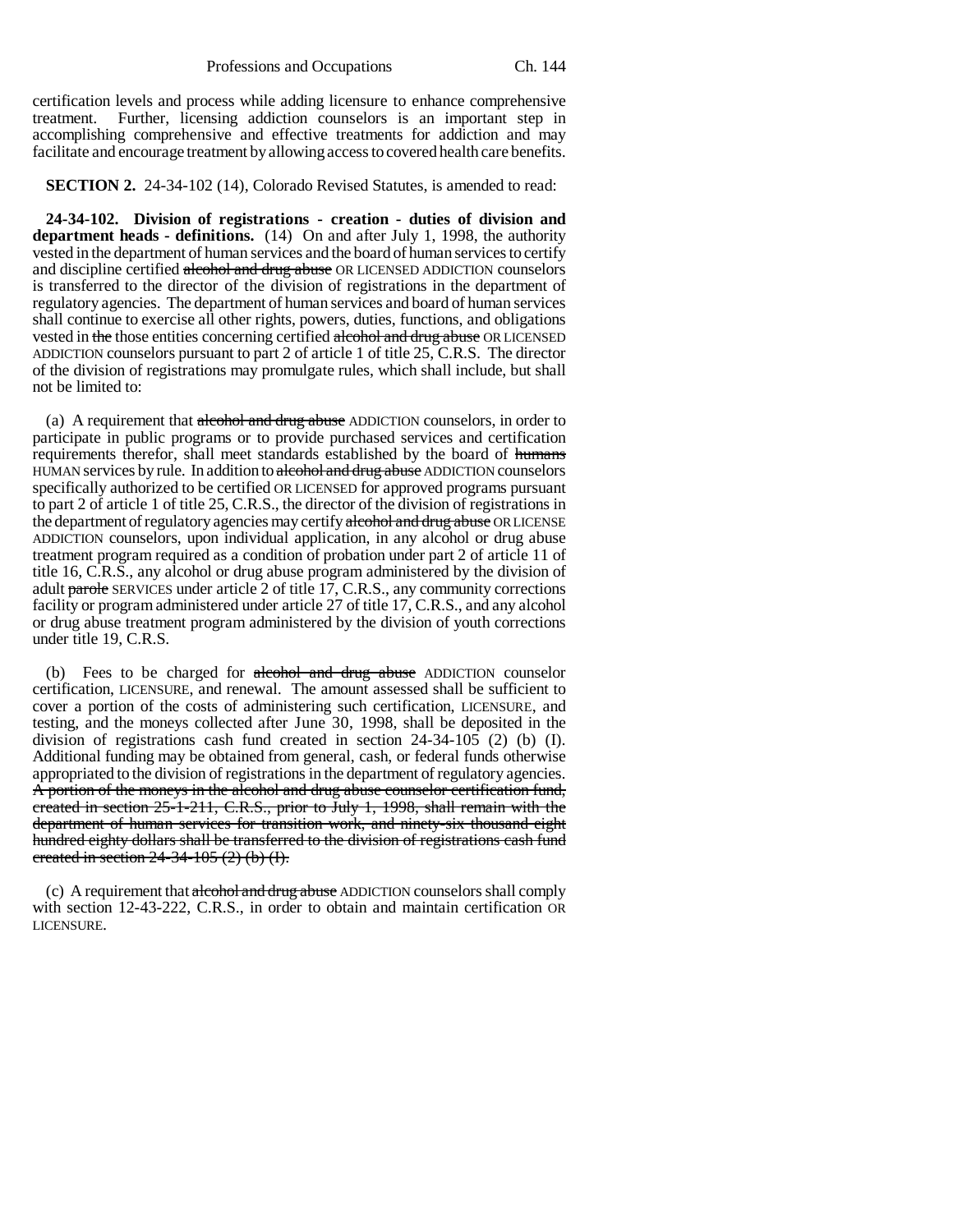(d) Procedures for disciplinary actions against certified alcohol and drug abuse OR LICENSED ADDICTION counselors for prohibited or unlawful acts, that WHICH PROCEDURES are consistent with the procedures established in sections 12-43-212, 12-43-221, 12-43-223, 12-43-224, 12-43-225, 12-43-226, and 12-43-227, C.R.S.

(e) (I) **Procedures and requirements for licensure for addiction counselors.** RULES PROMULGATED BY THE DIRECTOR OF THE DIVISION OF REGISTRATIONS SHALL BE CONSISTENT WITH THE EDUCATIONAL REQUIREMENTS NECESSARY TO COMPLY WITH UNIFORM EDUCATIONAL STANDARDS SET BY THE NATIONAL ASSOCIATION OF ALCOHOLISM AND DRUG ABUSE COUNSELORS OR ITS SUCCESSOR ORGANIZATION, AND SUCH REQUIREMENTS SHALL INCLUDE:

(A) HOLDING A VALID CERTIFICATE OF ADDICTION COUNSELING, LEVEL III;

(B) POSSESSING A MASTER'S DEGREE IN THE SOCIAL SCIENCES OR AN EQUIVALENT PROGRAM, AS DETERMINED APPROPRIATE BY THE DIRECTOR OF THE DIVISION OF REGISTRATIONS; AND

(C) PASSING A NATIONAL EXAM ADMINISTERED BY EITHER THE NATIONAL ASSOCIATION OF ALCOHOLISM AND DRUG ABUSE COUNSELORS OR THE INTERNATIONAL CERTIFICATION RECIPROCITY CONSORTIUM, OR BY THE SUCCESSOR OF EITHER ORGANIZATION.

(II) THE FOLLOWING PERSONS, WHO SHALL BE IN GOOD STANDING IN THEIR PROFESSIONS, MAY PROVIDE ADDICTION COUNSELING WITHOUT BECOMING LICENSED PURSUANT TO THIS SUBSECTION (14):

(A) ANY LICENSED OR REGISTERED HEALTH CARE PROFESSIONAL PURSUANT TO ARTICLE 36, 38, OR 43 OF TITLE 12, C.R.S., ACTING WITHIN SUCH PROFESSIONAL'S SCOPE OF PRACTICE;

(B) SCHOOL PSYCHOLOGISTS PURSUANT TO PART 2 OF ARTICLE 60.5 OF TITLE 22, C.R.S., ACTING WITHIN THE SCOPE OF THEIR EMPLOYMENT AS SCHOOL PSYCHOLOGISTS; AND

(C) CERTIFIED ADDICTION COUNSELORS.

(III) A PERSON DESCRIBED IN SUBPARAGRAPH (II) OF THIS PARAGRAPH (e) SHALL NOT USE THE NAME, TITLE, OR DESIGNATION OF A LICENSED ADDICTION COUNSELOR UNLESS SUCH PERSON IS ALSO A LICENSED ADDICTION COUNSELOR.

(IV) ON OR BEFORE JANUARY 1, 2002, THE DIRECTOR OF THE DIVISION OF REGISTRATIONS SHALL ISSUE A LICENSE TO ANY PERSON WHO HOLDS A VALID CERTIFICATION FROM THE DIRECTOR OF THE DIVISION OF REGISTRATIONS AS A CERTIFIED ADDICTION COUNSELOR AND WHO:

(A) IS IN GOOD STANDING WITH THE DIRECTOR;

(B) HAS SUBMITTED AN APPLICATION AND APPLICATION FEE; AND

(C) AGREES TO ABIDE BY THE PROCEDURES DESCRIBED IN PARAGRAPH (d) OF THIS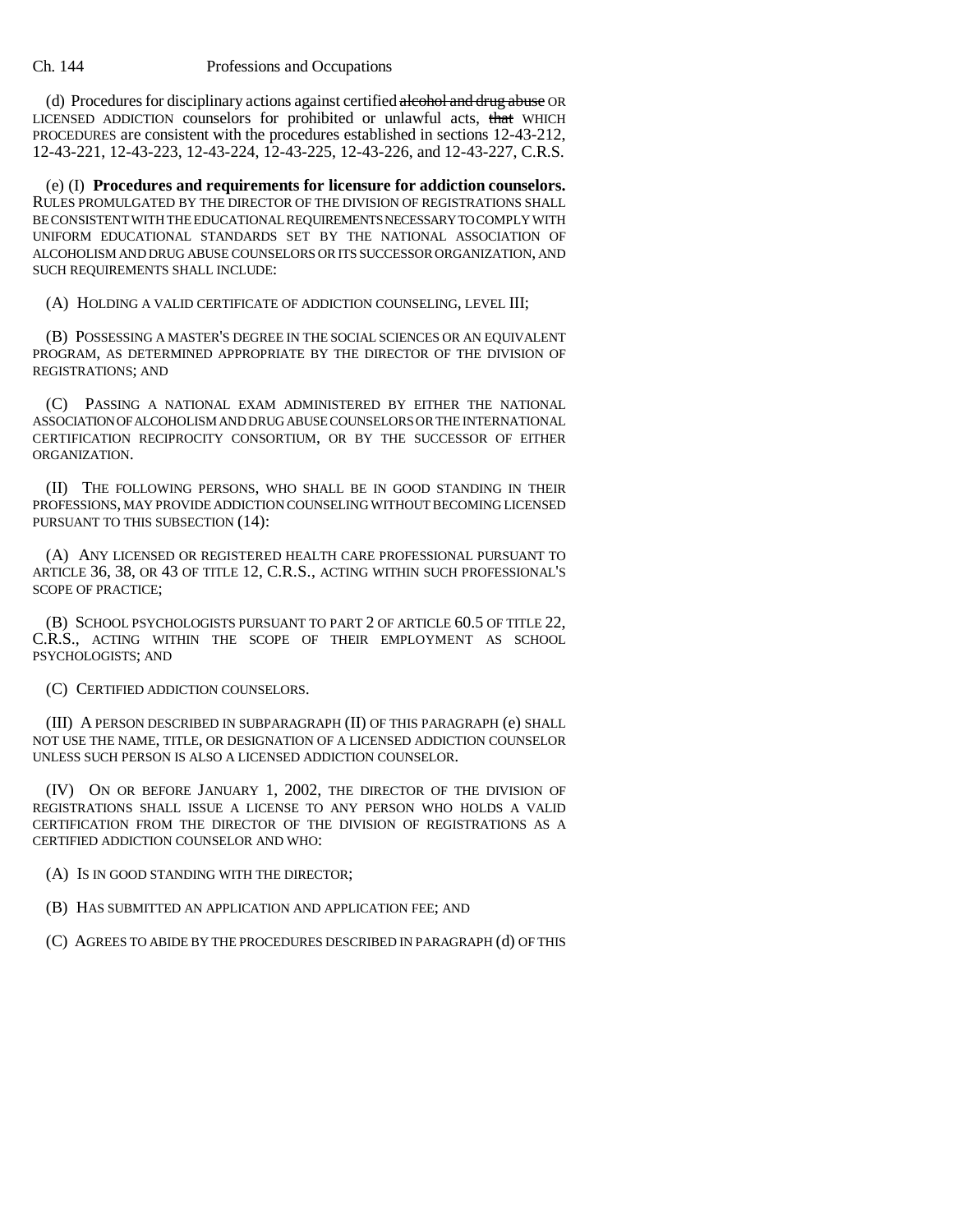SUBSECTION (14).

(f) NOTHING IN THIS SUBSECTION (14) SHALL PRECLUDE OR ELIMINATE PROFESSIONAL PRACTICE BY A PERSON WHO IS CERTIFIED AS AN ALCOHOL COUNSELOR LEVEL I, II, OR III THAT IS WITHIN THE PERSON'S SCOPE OF PRACTICE.

(g) AS USED IN THIS SUBSECTION (14), UNLESS THE CONTEXT OTHERWISE REQUIRES:

(I) "ADDICTION COUNSELING" CONSISTS OF THE APPLICATION OF GENERAL COUNSELING THEORIES AND TREATMENT METHODS ADOPTED SPECIFICALLY FOR ALCOHOL AND DRUG THEORY AND RESEARCH FOR THE EXPRESS PURPOSE OF TREATING ALCOHOL AND DRUG PROBLEMS. ADDICTION COUNSELING INCLUDES, BUT IS NOT LIMITED TO, THE FOLLOWING:

(A) SCREENING CLIENTS BY MEANS OF A PROCESS IN WHICH A CLIENT IS DETERMINED TO BE AN APPROPRIATE CANDIDATE AND ELIGIBLE FOR ADMISSION TO A PARTICULAR PROGRAM OF TREATMENT;

(B) AN INTAKE ASSESSMENT THROUGH AN ADMINISTRATIVE AND INITIAL INTERVIEW FOR ADMISSION INTO A TREATMENT PROGRAM;

(C) ORIENTATION TO DESCRIBE TO THE CLIENT THE GENERAL NATURE AND GOALS OF THE PROGRAM AND THE CLIENT'S RIGHTS IN ACCORDANCE WITH SECTION 12-43-214, C.R.S.;

(D) AN ASSESSMENT INCLUDING THOSE PROCEDURES BY WHICH AN ADDICTION COUNSELOR IDENTIFIES AND EVALUATES A CLIENT'S STRENGTHS, WEAKNESSES, PROBLEMS, AND NEEDS IN PREPARATION OF A TREATMENT PLAN;

(E) A TREATMENT PLAN THAT INCLUDES IDENTIFICATION OF THE PROBLEMS NECESSITATING RESOLUTION, ESTABLISHMENT OF SHORT-TERM AND LONG-TERM GOALS, AND THE ESTABLISHMENT OF A TREATMENT PROCESS;

(F) COUNSELING THAT ENCOMPASSES THE USE OF SPECIAL SKILLS TO ASSIST INDIVIDUALS, FAMILIES, OR GROUPS IN ACHIEVING OBJECTIVES ESTABLISHED IN THE TREATMENT PLAN;

(G) CASE MANAGEMENT ACTIVITIES THAT BRING TOGETHER SERVICES, AGENCIES, RESOURCES, OR INDIVIDUALS FOR THE PURPOSE OF ACHIEVING THE GOALS OUTLINED IN THE TREATMENT PLAN;

(H) CRISIS INTERVENTION THAT RESPONDS TO A CLIENT'S NEEDS DURING ACUTE EMOTIONAL OR PHYSICAL DISTRESS;

(I) CLIENT EDUCATION TO PROVIDE INFORMATION TO AN INDIVIDUAL OR GROUP CONCERNING ALCOHOL OR DRUG ABUSE AND THE AVAILABLE SERVICES AND RESOURCES;

(J) REFERRING A CLIENT TO SUPPORT SYSTEMS, COMMUNITY RESOURCES, OR HEALTH CARE PROFESSIONALS TO ASSIST THE CLIENT WITH NEEDS THAT MAY NOT BE MET BY THE ADDICTION COUNSELOR;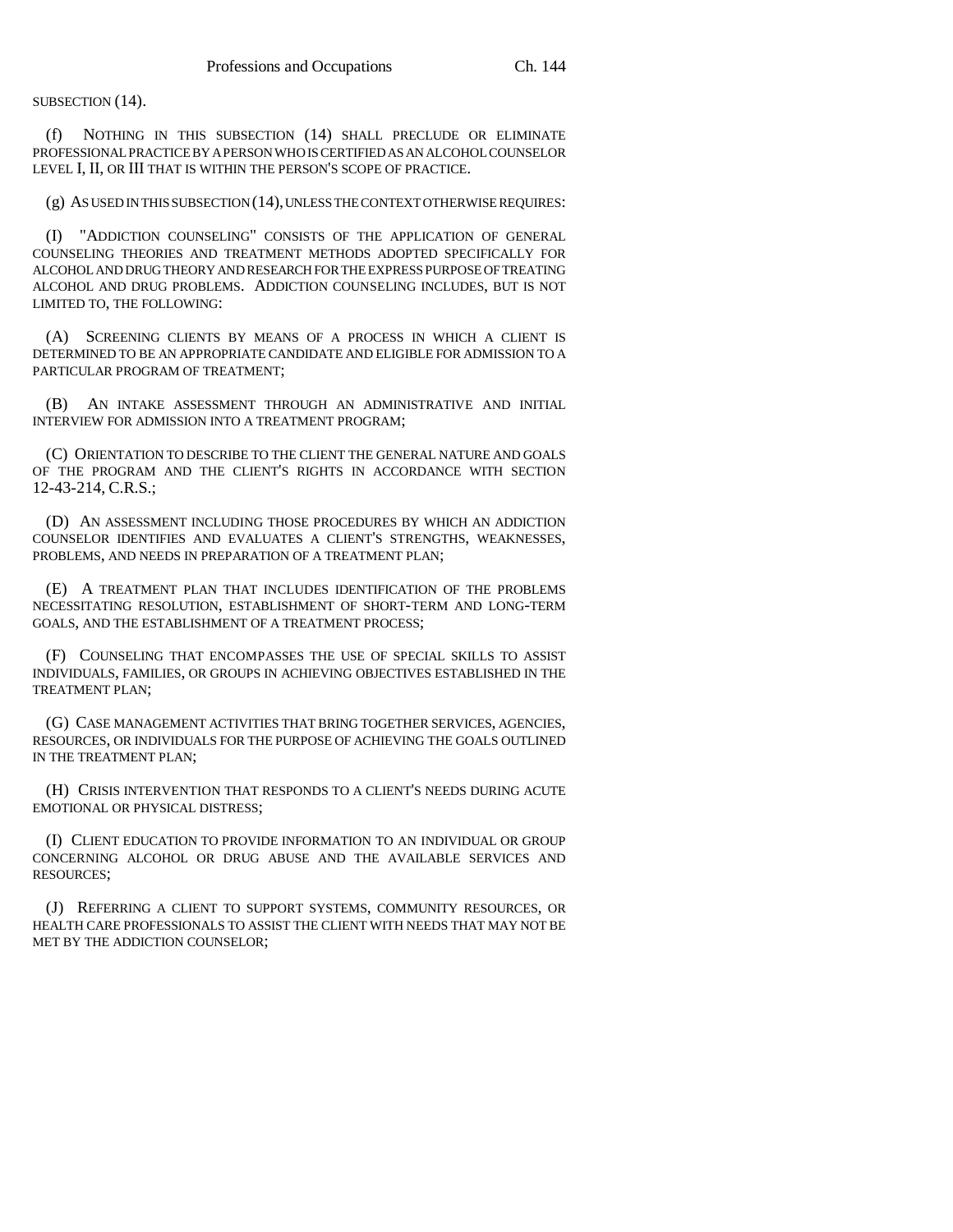## Ch. 144 Professions and Occupations

(K) REPORTING AND RECORD-KEEPING TO CHART THE RESULTS OF AN ASSESSMENT AND TREATMENT PLAN, INCLUDING THE PREPARATION OF REPORTS, PROGRESS NOTES, DISCHARGE SUMMARIES, AND OTHER CLIENT-RELATED DATA;

(L) CONSULTING WITH OTHER ADDICTION COUNSELORS, HEALTH CARE PROFESSIONALS, OR MENTAL HEALTH PROFESSIONALS TO ENSURE COMPREHENSIVE AND QUALITY CARE FOR THE CLIENT; AND

(M) THE MAINTENANCE OF THE ETHICAL ADDICTION COUNSELOR-CLIENT RELATIONSHIPS PURSUANT TO PARAGRAPH (d) OF THIS SUBSECTION (14).

(II) "CERTIFIED ADDICTION COUNSELOR" MEANS AN INDIVIDUAL WHO HAS A CERTIFICATE ISSUED BY THE DIRECTOR OF THE DIVISION OF REGISTRATIONS WITHIN THE DEPARTMENT OF REGULATORY AGENCIES TO PRACTICE ADDICTION COUNSELING.

(III) "LICENSED ADDICTION COUNSELOR" MEANS A PERSON WHO RENDERS ADDICTION COUNSELING TO AN INDIVIDUAL, GROUP, OR ORGANIZATION AND WHO HOLDS A LICENSE ISSUED BY THE DIRECTOR OF THE DIVISION OF REGISTRATIONS WITHIN THE DEPARTMENT OF REGULATORY AGENCIES.

**SECTION 3.** 25-1-203 (2) (e), Colorado Revised Statutes, is amended to read:

**25-1-203. Grants for public programs.** (2) A public program may provide, but need not be limited to, any of the following:

(e) Training of teachers, health professionals, and others in the field of alcohol and drug abuse AND ADDICTION COUNSELING;

**SECTION 4.** 25-1-207 (1) (d), Colorado Revised Statutes, is amended to read:

**25-1-207. Rules.** (1) The state board of human services, created in section 26-1-107, C.R.S., has the power to promulgate rules governing the provisions of this part 2. Such rules may include, but shall not be limited to:

(d) Standards that must be met by alcohol and drug abuse ADDICTION counselors to participate in public programs or to provide purchased services and certification requirements necessary to be certified by the director of the division of registrations, pursuant to section 24-34-102 (14), C.R.S.;

**SECTION 5.** 25-1-211, Colorado Revised Statutes, is amended to read:

**25-1-211. Counselor training - fund created.** (1) The executive director of the department of human services shall establish by rule and regulation fees to be charged for alcohol and drug abuse ADDICTION counselor training. The amount assessed shall be sufficient to cover a portion of the costs of administering such training, and the moneys collected therefor shall be deposited in the alcohol and drug abuse ADDICTION counselor training fund. Additional funding may be obtained from general, cash, or federal funds otherwise appropriated to the division.

(2) There is hereby created in the office of the state treasurer the alcohol and drug abuse ADDICTION counselor training fund. The alcohol and drug abuse counselor